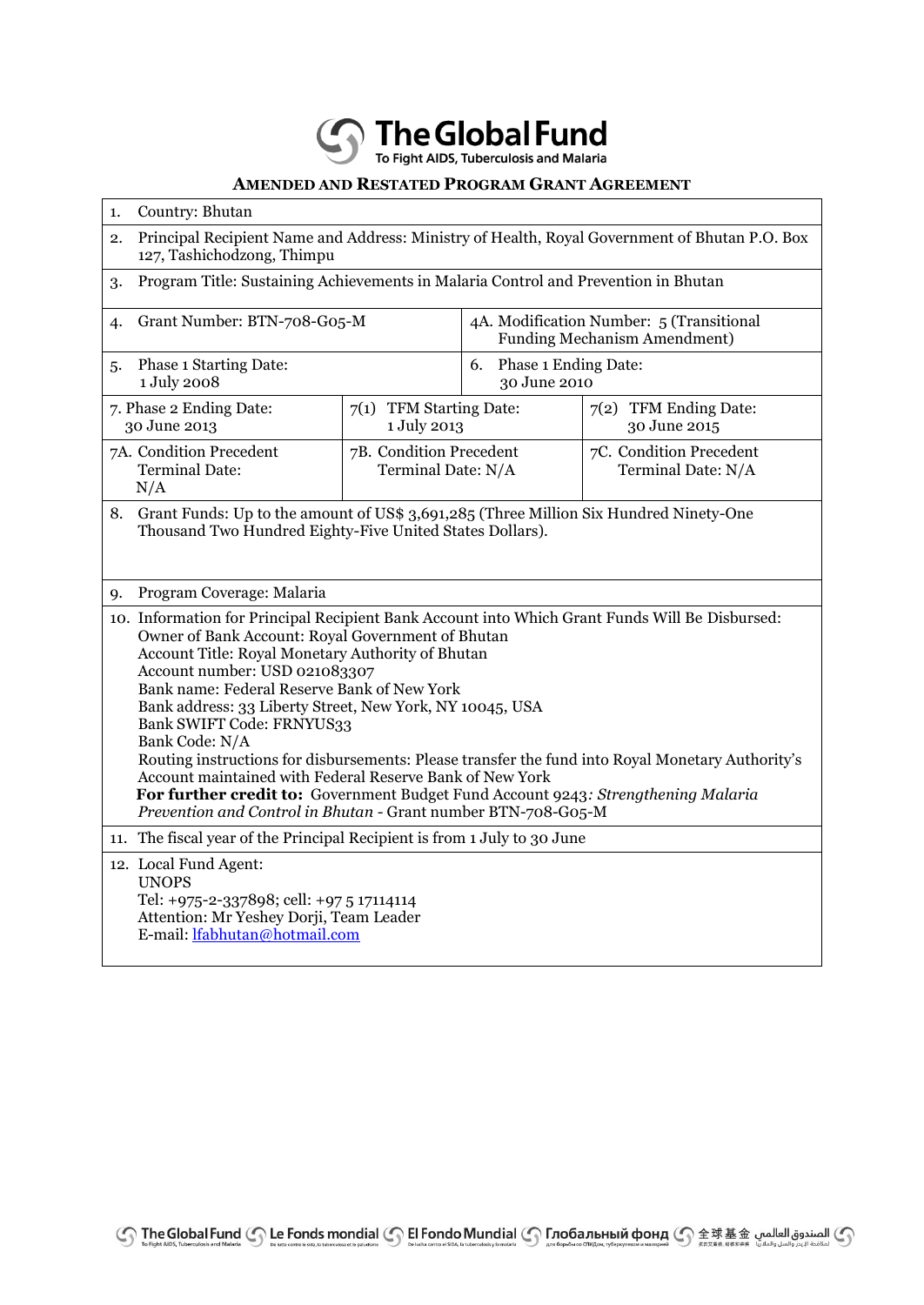| 13. Name/Address for Notices to Principal                                    | 14. Name/Address for Notices to Global Fund:    |  |  |  |
|------------------------------------------------------------------------------|-------------------------------------------------|--|--|--|
| Recipient:                                                                   | Mr Luca Occhini                                 |  |  |  |
| Dasho Nima Wangdi                                                            | <b>Regional Manager</b>                         |  |  |  |
| Secretary, Ministry of Health                                                | South and East Asia                             |  |  |  |
| Ministry of Health                                                           | The Global Fund to Fight AIDS, Tuberculosis and |  |  |  |
| Royal Government of Bhutan                                                   | Malaria                                         |  |  |  |
| Kawajangsa                                                                   | Chemin de Blandonnet 8                          |  |  |  |
| PO Box 726                                                                   | 1214 Vernier, Geneva, Switzerland               |  |  |  |
| Thimphu, Bhutan                                                              | Tel.: $+41587911700$                            |  |  |  |
| Tel.: +975-2-322602, 322351                                                  | Fax: +41 58 791 1701                            |  |  |  |
| Fax: $+975-2-324649$                                                         |                                                 |  |  |  |
| Email: <u>nwangdi</u> @health.gov.bt                                         |                                                 |  |  |  |
|                                                                              |                                                 |  |  |  |
| This Agreement consists of the 4 pages of this face sheet and the following: |                                                 |  |  |  |
| Recitals, Standard Terms and Conditions, Annex A – Program Implementation    |                                                 |  |  |  |
| Description and the attachments thereto (including the Performance Framework |                                                 |  |  |  |

**and Summary Budget)**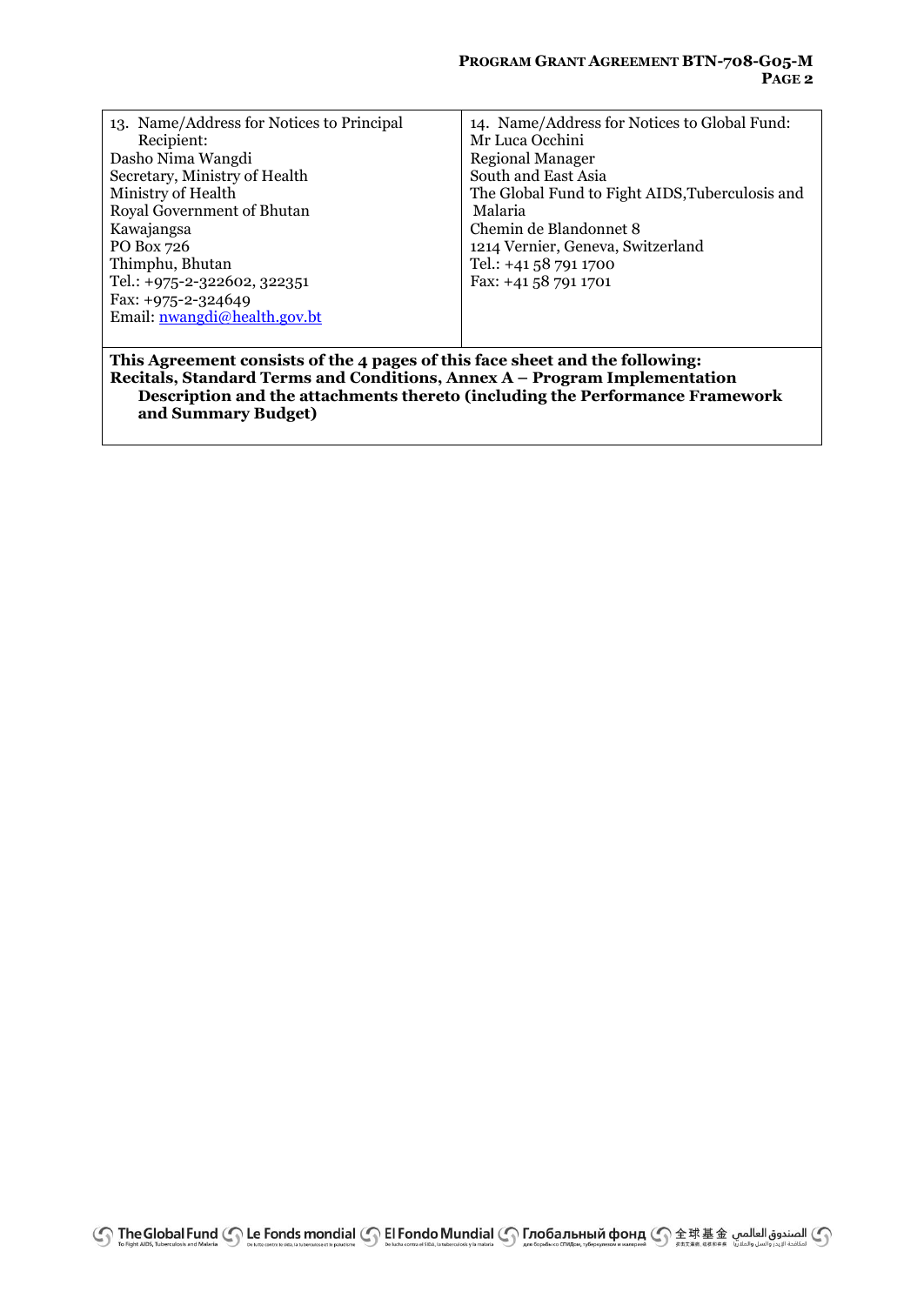## **PROGRAM GRANT AGREEMENT BTN-708-G05-M PAGE 3**

| 15. Signed for the Principal Recipient by its Authorized Representative                         |  |  |  |
|-------------------------------------------------------------------------------------------------|--|--|--|
|                                                                                                 |  |  |  |
| Dasho Nima Wangdi<br>Secretary, Ministry of Health, Royal Government of Bhutan                  |  |  |  |
| 16. Signed for the Principal Recipient by its Authorized Representative                         |  |  |  |
|                                                                                                 |  |  |  |
|                                                                                                 |  |  |  |
| Mr Karma Tshiteem<br>Secretary, Gross National Happiness Commission, Royal Government of Bhutan |  |  |  |
| 17. Signed for the Global Fund by its Authorized Representative                                 |  |  |  |
|                                                                                                 |  |  |  |
|                                                                                                 |  |  |  |
| Mark Eldon-Edington<br>Division Head, Grant Management                                          |  |  |  |
|                                                                                                 |  |  |  |
|                                                                                                 |  |  |  |
|                                                                                                 |  |  |  |
| Daniel Camus<br><b>Chief Financial Officer</b>                                                  |  |  |  |